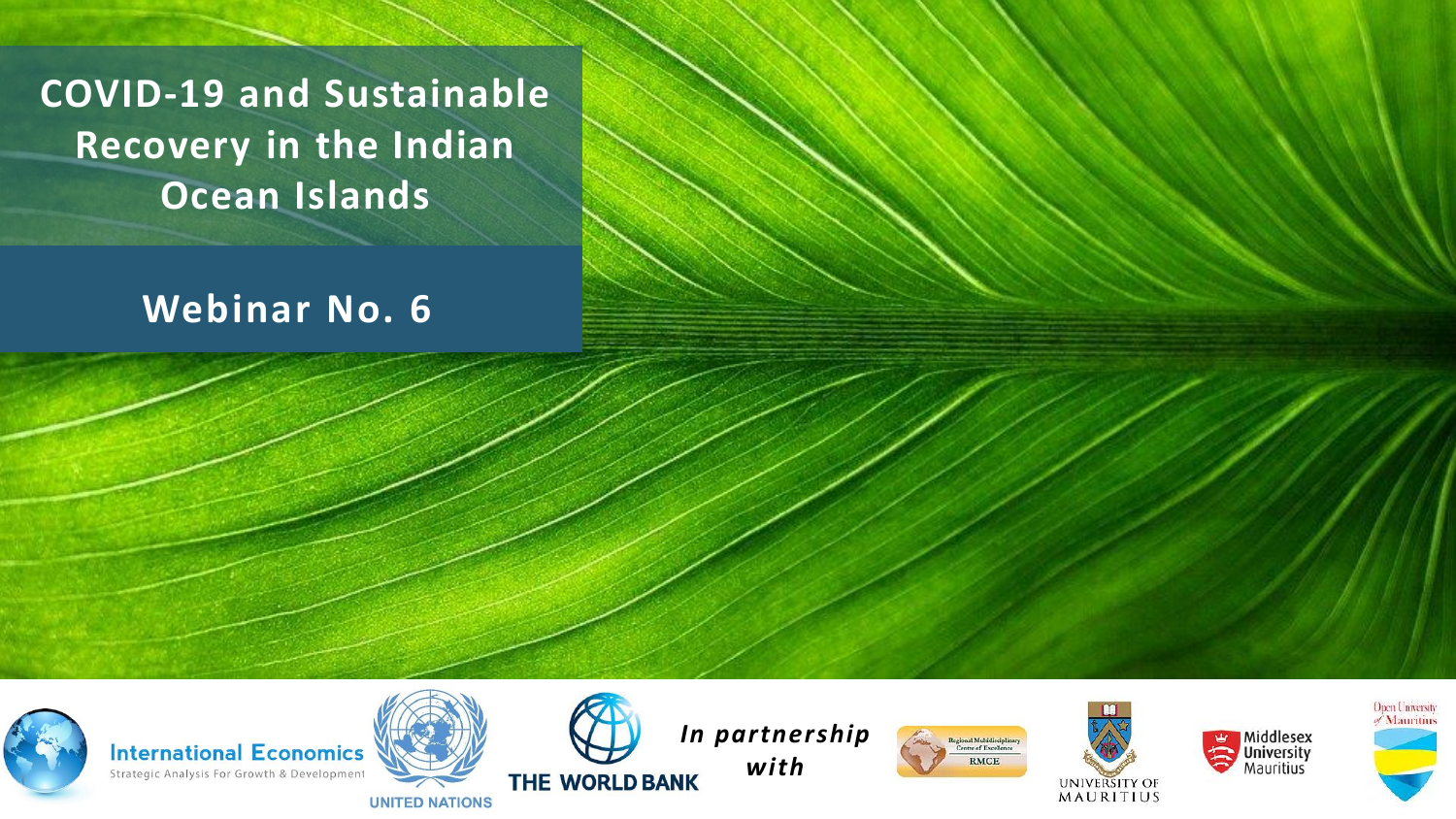## **WHO WE ARE**



#### **NEWS AND BLOGS**



#### **https://www.covid19platform.tradeeconomics.com/**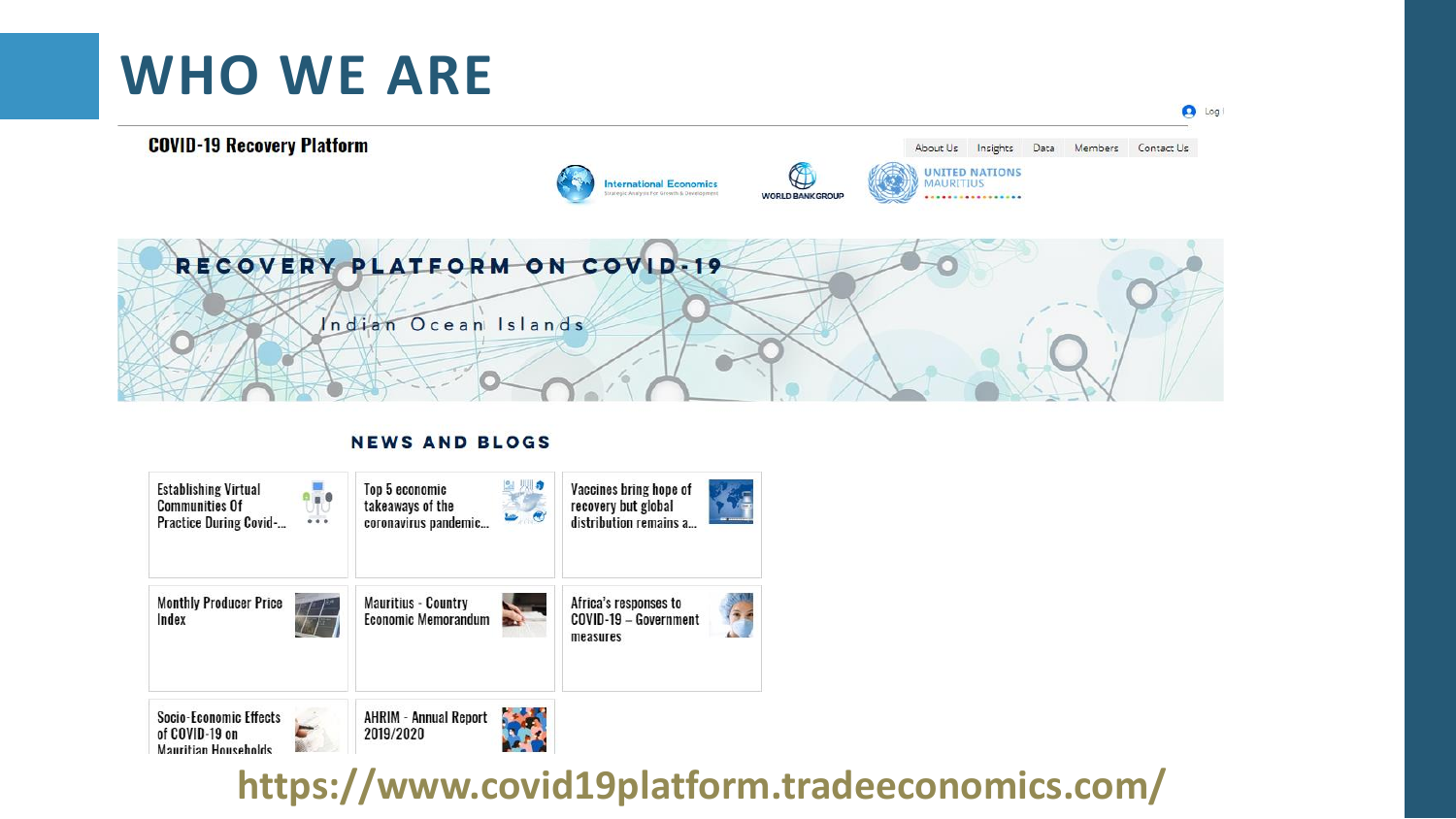### **Past Webinars**

- **Webinar 1 Data sources: Measuring COVID-19 impact effectively (Sept 2020)**
- **Webinar 2 Macroeconomic Implications of COVID-19 on Mauritius (Oct 2020)**
- **Webinar 3 Sustainable Pathways to COVID-19 Recovery (Nov 2020)**
- **Webinar 4 Social Implications of COVID-19 on Mauritius (Jan 2021)**
- **Webinar 5 COVID-19 Vaccination & outlook for opening borders (May 2021)**

**https://www.covid19platform.tradeeconomics.com/webinars**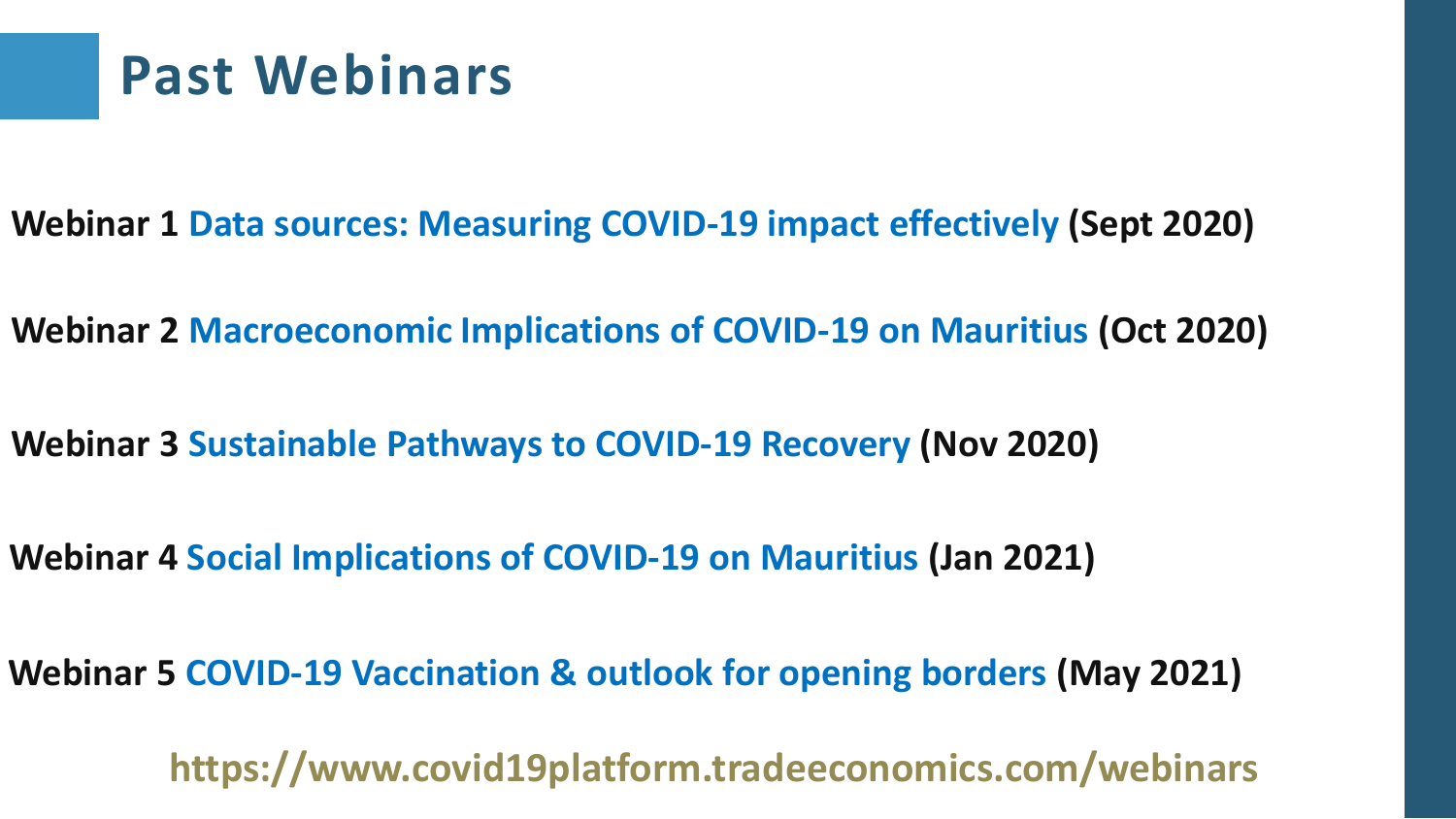## **Green Recovery**



Create 395 million jobs and \$10 trillion in new business opportunities by 2030 at a cost of \$2.7 trillion

– WEF (2020)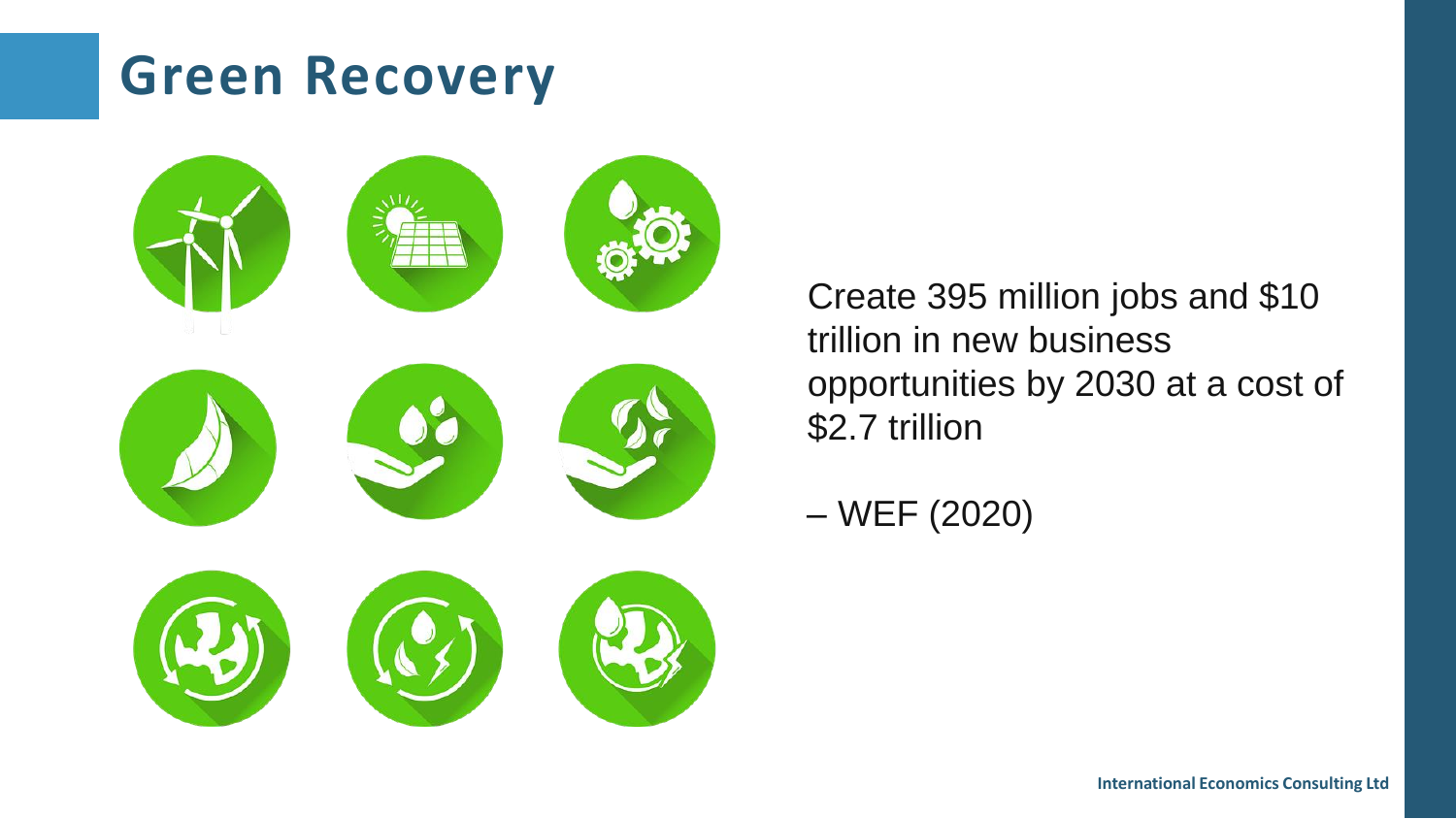

allocated to member states.

Source: OECD Green Recovery Database (2021) Accessed 09/2021